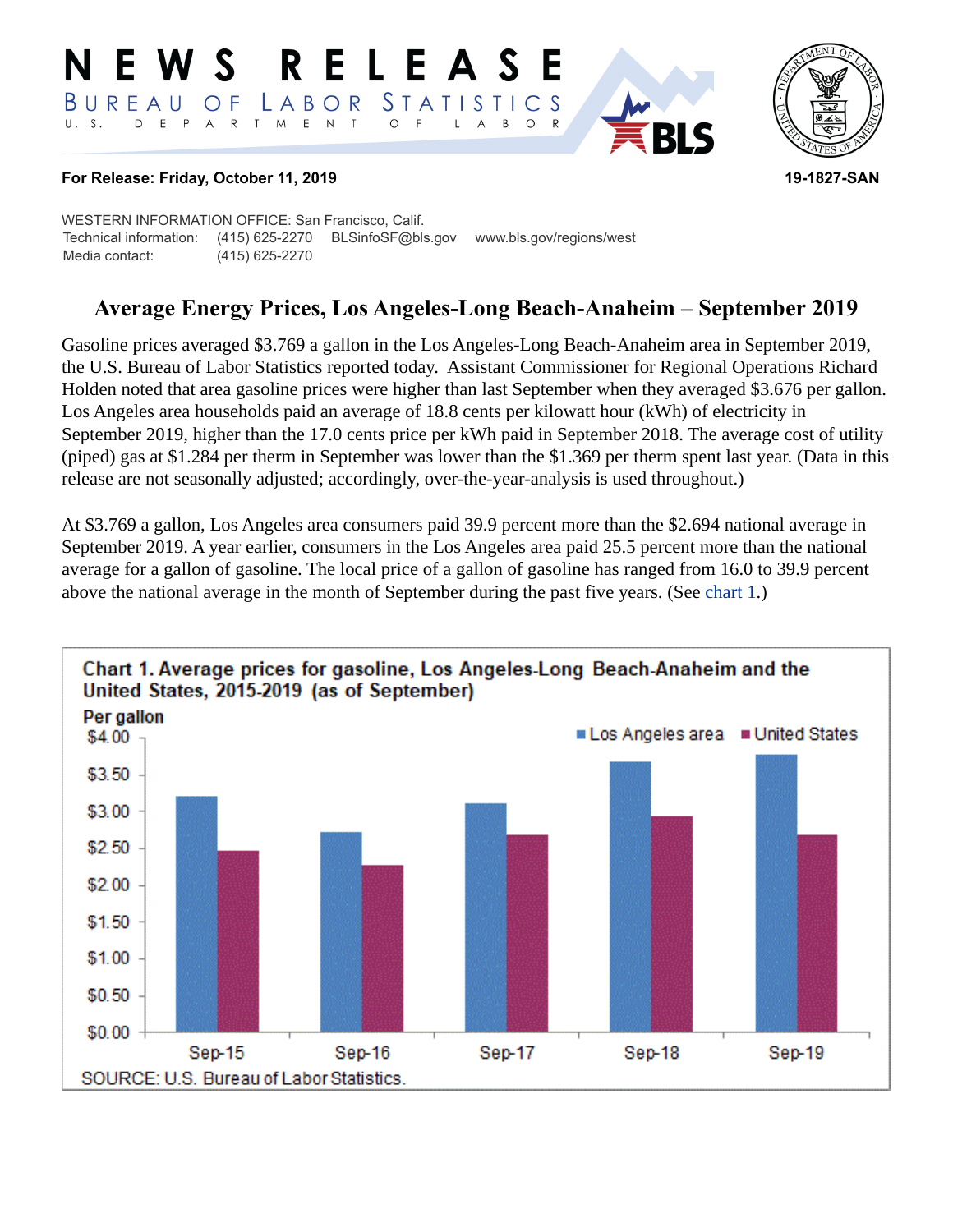The 18.8 cents per kWh Los Angeles households paid for electricity in September 2019 was 35.3 percent more than the nationwide average of 13.9 cents per kWh. Last September, electricity costs were 23.2 percent higher in Los Angeles compared to the nation. In the past five years, prices paid by Los Angeles area consumers for electricity exceeded the U.S. average by 23.2 percent or more in the month of September. (See [chart 2.](#page-1-0))

<span id="page-1-0"></span>

<span id="page-1-1"></span>Prices paid by Los Angeles area consumers for utility (piped) gas, commonly referred to as natural gas, were \$1.284 per therm, 26.0 percent more than the national average in September 2019 (\$1.019 per therm). A year earlier, area consumers paid 32.9 percent less per therm for natural gas compared to the nation. In the Los Angeles area over the past five years, the per therm cost for natural gas in September has varied between 26.0 percent and 45.8 percent above the U.S. average. (See [chart 3.](#page-1-1))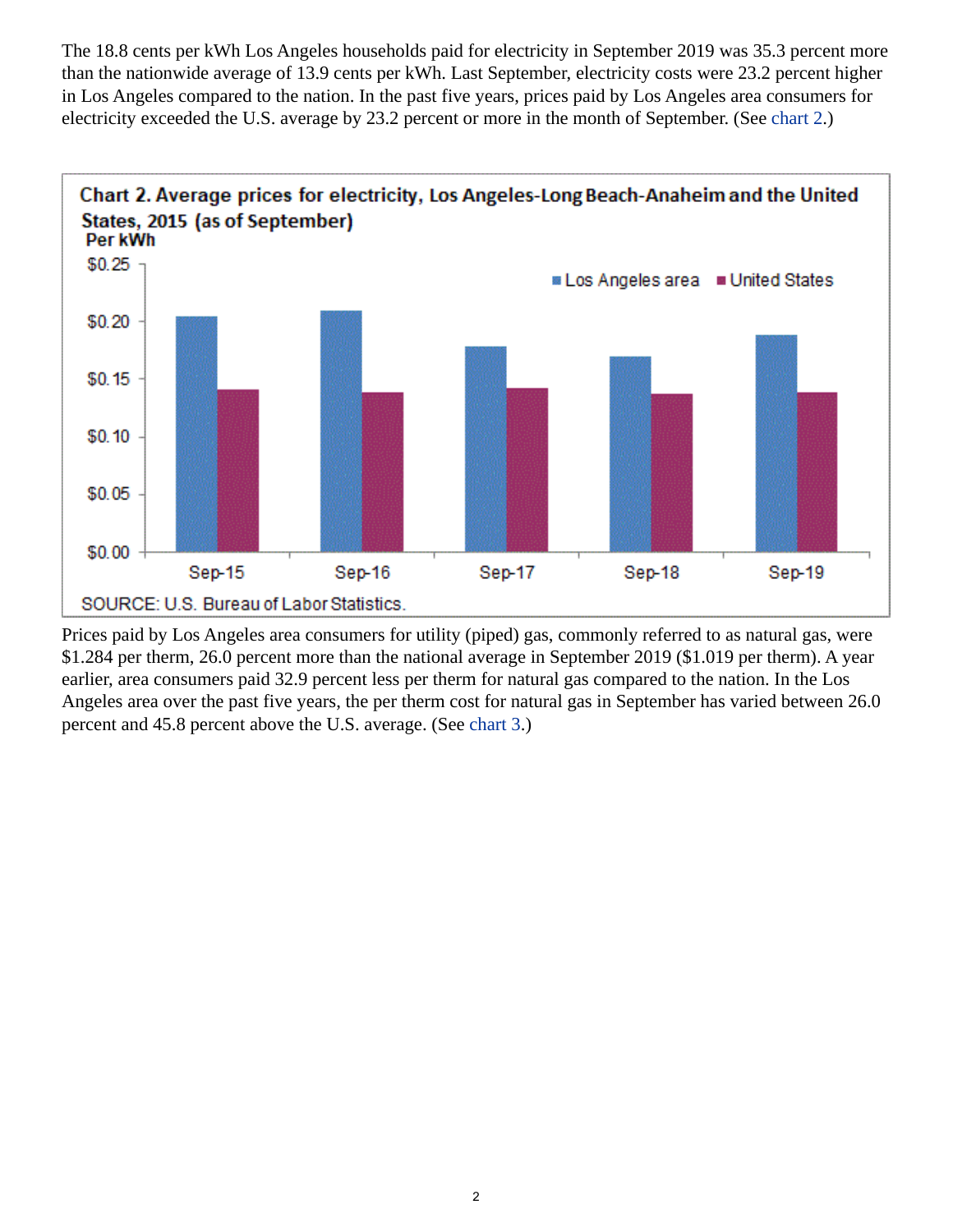

The Los Angeles-Long Beach-Anaheim metropolitan area consists of Los Angeles and Orange Counties in California.

## **Technical Note**

Average prices are estimated from Consumer Price Index (CPI) data for selected commodity series to support the research and analytic needs of CPI data users. Average prices for electricity, utility (piped) gas, and gasoline are published monthly for the U.S. city average, the 4 regions, 9 divisions, 2 population size classes, 8 region/size-class cross-classifications, and the 23 largest local index areas. For electricity, average prices per kilowatt-hour (kWh) are published. For utility (piped) gas, average prices per therm, are published. For gasoline, the average price per gallon is published. Average prices for commonly available grades of gasoline are published as well as the average price across all grades.

All eligible prices are converted to a price per normalized quantity. These prices are then used to estimate a price for a defined fixed quantity. The average price per kilowatt-hour represents the total bill divided by the kilowatt-hour usage. The total bill is the sum of all items applicable to all consumers appearing on an electricity bill including, but not limited to, variable rates per kWh, fixed costs, taxes, surcharges, and credits. This calculation also applies to the average price per therm for utility (piped) gas.

Information in this release will be made available to sensory impaired individuals upon request. Voice phone: 202-691-5200; Federal Relay Service: 800-877-8339.